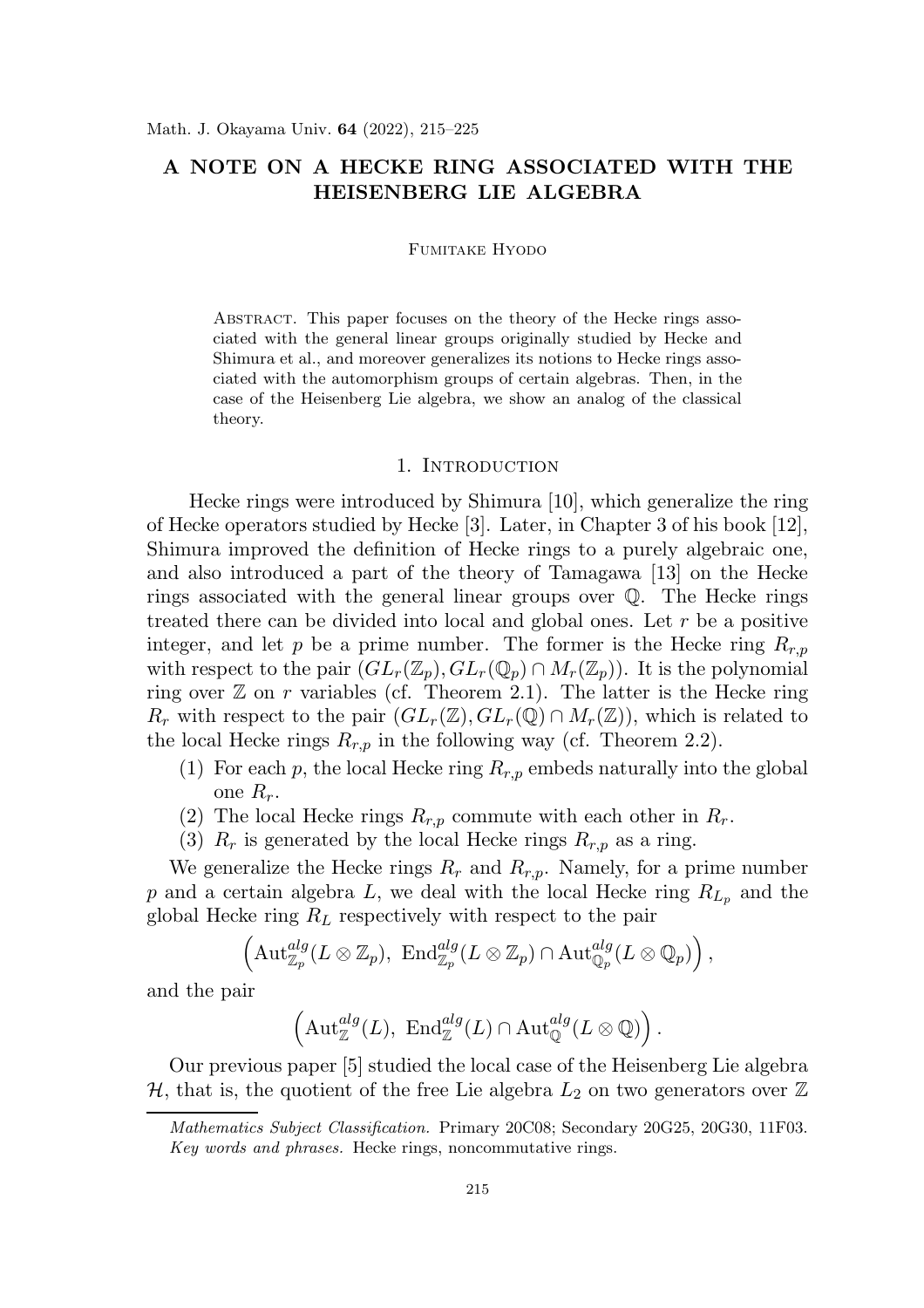#### 216 F. HYODO

by the ideal  $[L_2, [L_2, L_2]]$ . As a result, it was proved that the local Hecke ring  $R_{\mathcal{H}_p}$  is noncommutative, unlike the Hecke rings  $R_{r,p}$ .

In this paper, we discuss the global Hecke ring  $R_H$ . First, in Section 3, we introduce a Hecke ring  $R_L$  associated with the profinite completion  $\tilde{L}$  of  $L$ , which satisfies the properties similar to  $R_r$  (cf. Proposition 3.1). Then, we construct an additive map  $\eta_I^*$  $L^*$ :  $R_L \rightarrow R_L$ . Furthermore, the multiplicativity and the injectivity are proved if  $L$  is the Heisenberg Lie algebra  $H$ . Finally, in Section 4, we prove the nonsurjectivity of  $\eta_{\mathcal{H}}^*$ , and conclude with the following result, which is analogous to the properties of the Hecke ring  $R_r$ except for assertion 3 (cf. Theorem 4.9):

Theorem 1.1 (Main Theorem). The following assertions hold.

- (1) For each p, the local Hecke ring  $R_{\mathcal{H}_p}$  is embedded into  $R_{\mathcal{H}}$  by  $\eta_{\mathcal{H}}^*$ .
- (2) The local Hecke rings  $R_{\mathcal{H}_p}$  commute with each other in  $R_{\mathcal{H}}$ .
- (3)  $R_{\mathcal{H}}$  is **not** generated by the local Hecke rings  $R_{\mathcal{H}_p}$  as a ring.

It is the most essential to show assertion 3, which is equivalent to the nonsurjectivity of  $\eta^*_{\mathcal{H}}$ . It is settled by calculating the cardinalities of the  $\Gamma_{\mathcal{H}}$ -double cosets of certain subsets of  $\Delta_{\mathcal{H}}$  (cf. Corollary 4.8).

It is worth pointing out that we treat a new type of noncommutative Hecke rings. While the Hecke rings associated with classical groups due to Andrianov [1], Hina–Sugano [4], Satake [9], and Shimura [11] are all commutative, the local Hecke rings  $R_{\mathcal{H}_p}$  are all noncommutative as mentioned before, and so is the global Hecke ring  $R_H$  containing them. Although Dulinsky [2] and Iwahori–Matsumoto [8] studied certain noncommutative Hecke rings, our Hecke rings  $R_L$  and  $R_{L_p}$  are different from them in general.

Further study of the Hecke rings  $R_L$  and  $R_{L_p}$  is now in progress by the author. In [6], we studied the local Hecke rings associated with the higher Heisenberg Lie algebras. In [7], we investigated formal Dirichlet series with coefficients in  $R_L$  that replaces Shimura's series with coefficients in  $R_r$  [12].

#### 2. Preliminary

In this section, we recall the Hecke rings in [12, Chapter 3], and define our Hecke rings. Let us fix a positive integer  $r$  and a prime number  $p$ . We put  $\Gamma_{r,p} = GL_r(\mathbb{Z}_p)$  and  $\Delta_{r,p} = GL_r(\mathbb{Q}_p) \cap M_r(\mathbb{Z}_p)$ . Denote by  $R_{r,p}$ the Hecke ring with respect to the pair  $(\Gamma_{r,p}, \Delta_{r,p})$ . Hecke and Tamagawa proved the following theorem.

**Theorem 2.1** ([3] and [13]). Let us put

$$
T_{r,p}^{(i)} = \Gamma_{r,p} \text{diag}[1,...,1,\overbrace{p,...,p}^{i}]\Gamma_{r,p} \in R_{r,p},
$$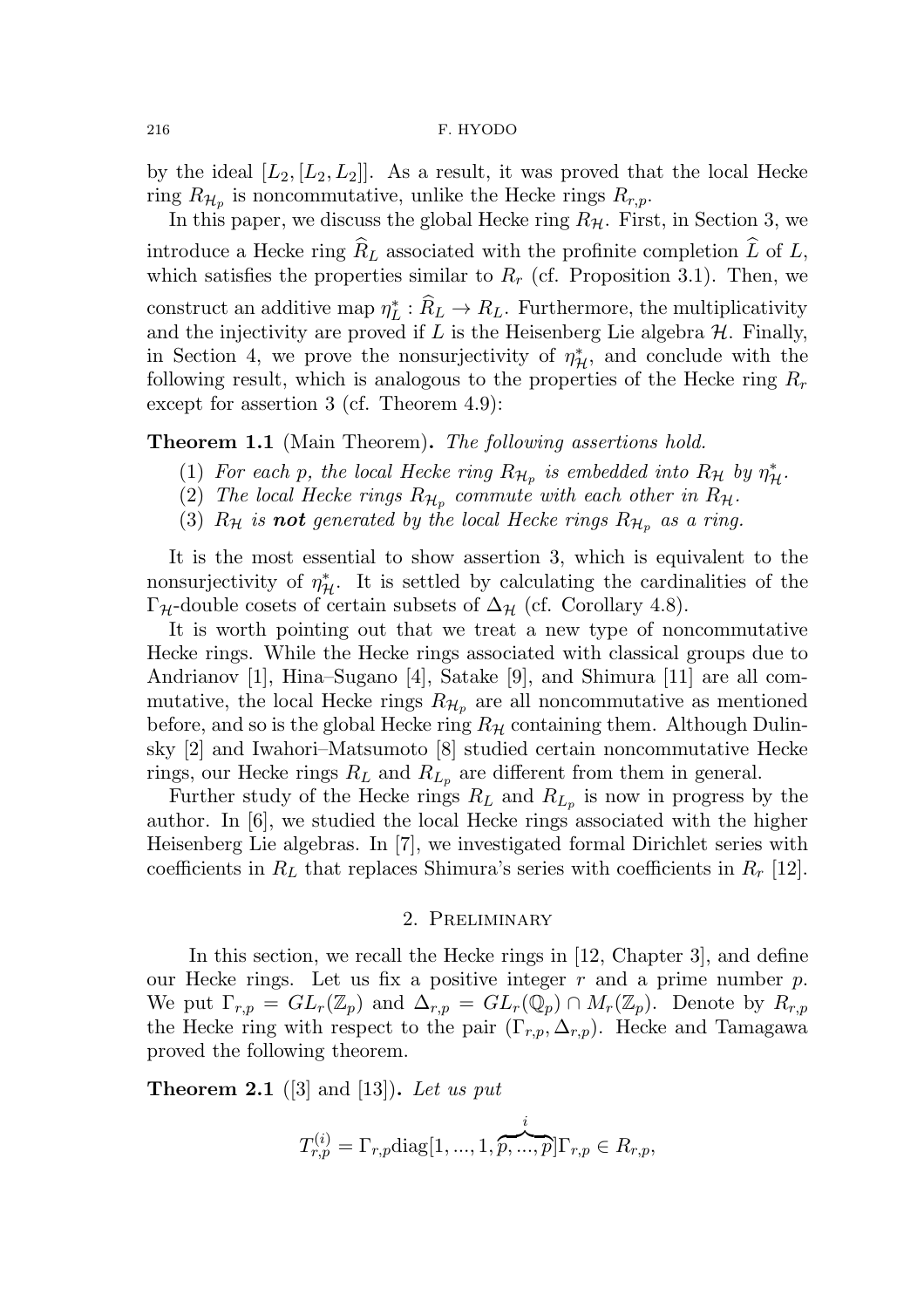for each i with  $1 \leq i \leq r$ . Then  $R_{r,p}$  is the polynomial ring over  $\mathbb Z$  on variables  $T_{r,p}^{(i)}$  with  $1 \leq i \leq r$ .

Let us put  $\Gamma_r = GL_r(\mathbb{Z})$  and  $\Delta_r = M_r(\mathbb{Z}) \cap GL_r(\mathbb{Q})$ , and denote by  $R_r$ the Hecke ring with respect to  $(\Gamma_r, \Delta_r)$ . By [12, Proposition 3.16] and the elementary divisor theorem, we have the following theorem.

Theorem 2.2. The following assertions hold.

- (1) For each p, the local Hecke ring  $R_{r,p}$  is embedded naturally into the global one  $R_r$ .
- (2) The local Hecke rings  $R_{r,p}$  commute with each other in  $R_r$ .
- (3)  $R_r$  is generated by the local Hecke rings  $R_{r,p}$  as a ring.

We next define our Hecke rings. Throughout this paper, by an algebra we mean an abelian group with a bi-additive product (e.g., an associative algebra, a Lie algebra). Let  $L$  be an algebra which is free of rank  $r$  as an abelian group, and fix a Z-basis of L. Then  $\mathrm{Aut}^{alg}_{\mathbb{Q}}(L \otimes \mathbb{Q})$ ,  $\mathrm{Aut}^{alg}_{\mathbb{Q}_p}(L \otimes \mathbb{Q}_p)$ ,  $\mathrm{End}^{alg}_{\mathbb{Z}}(L)$ , and  $\mathrm{End}^{alg}_{\mathbb{Z}_p}(L \otimes \mathbb{Z}_p)$  are all identified with subsets of  $M_r(\mathbb{Q}_p)$ . We introduce the following notation.

$$
G_L = \text{Aut}_{\mathbb{Q}}^{alg}(L \otimes \mathbb{Q}), \quad G_{L_p} = \text{Aut}_{\mathbb{Q}_p}^{alg}(L \otimes \mathbb{Q}_p),
$$
  
\n
$$
\Delta_L = \text{End}_{\mathbb{Z}}^{alg}(L) \cap G_L, \quad \Delta_{L_p} = \text{End}_{\mathbb{Z}_p}^{alg}(L \otimes \mathbb{Z}_p) \cap G_{L_p},
$$
  
\n
$$
\Gamma_L = \text{Aut}_{\mathbb{Z}}^{alg}(L), \qquad \Gamma_{L_p} = \text{Aut}_{\mathbb{Z}_p}^{alg}(L \otimes \mathbb{Z}_p).
$$

By [5, Proposition 2.1], one can define the Hecke rings  $R_L$  and  $R_{L_p}$  with respect to  $(\Gamma_L, \Delta_L)$  and  $(\Gamma_{L_p}, \Delta_{L_p})$ , respectively. Although the proposition deals only with the case where  $L$  is a Lie algebra, its proof can be easily applied to our case as well. Our Hecke rings indeed generalize the Hecke rings  $R_r$  and  $R_{r,p}$ : If L is the ring  $\mathbb{Z}^r$  of the direct sum of r-copies of  $\mathbb{Z}$ , then we have  $\Delta_L = \Delta_r$ ,  $\Gamma_{L_p} = \Gamma_{r,p}$ ,  $R_L = R_r$ , and  $R_{L_p} = R_{r,p}$ .

# 3. Hecke rings associated with profinite completions of algebras

Let  $L$  be as in the previous section. First, we introduce a Hecke ring associated with the profinite completion  $\widehat{L}$  of L. Let us define  $\widehat{G}_L$  by the set of elements  $(\alpha_p)_p$  of  $\prod_p G_{L_p}$  such that  $\alpha_p \in \Gamma_{L_p}$  for almost all p, where the product is taken over all prime numbers  $p.$   $\widehat{\Delta}_L$  and  $\widehat{\Gamma}_L$  denote  $\left(\prod_p \Delta_{L_p}\right)\cap \widehat{G}_L$ and  $\prod_p \Gamma_{L_p}$ , respectively. Then it is easy to see that the  $\widehat{\Delta}_L$  is contained in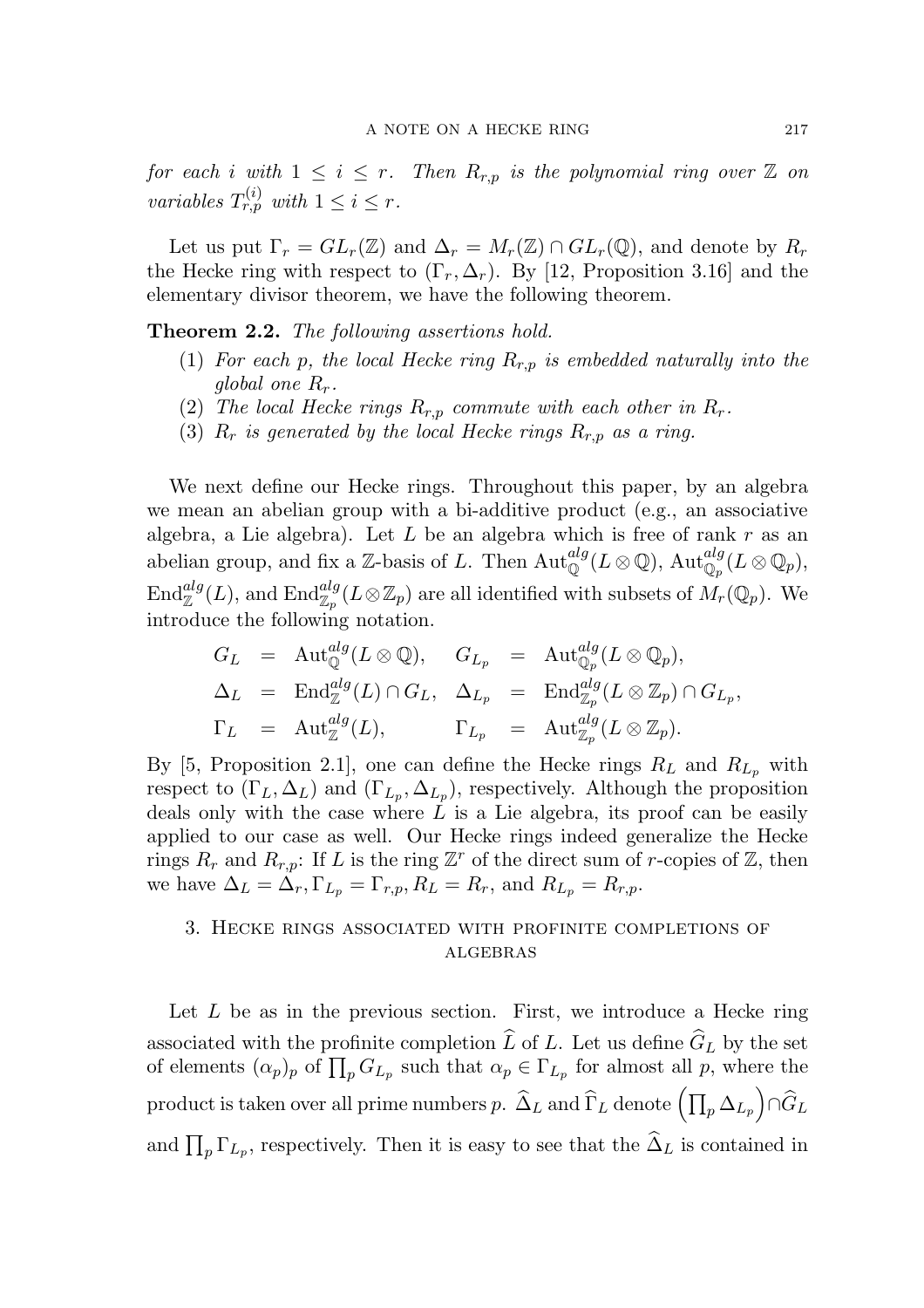the commensurator of  $\widehat{\Gamma}_L$  in  $\widehat{G}_L$ . Hence, one can define the Hecke ring  $\widehat{R}_L$ with respect to  $(\widehat{\Gamma}_L, \widehat{\Delta}_L)$ . Since the monoids  $\Delta_{L_p}$  are all naturally contained in  $\widehat{\Delta}_L$  and commute with each other in  $\widehat{\Delta}_L$ , the Hecke ring  $\widehat{R}_L$  satisfies the following properties.

Proposition 3.1. The following assertions hold.

- (1) For each p, the local Hecke ring  $R_{L_p}$  is embedded into  $R_L$  by the map derived by the natural inclusion  $\Delta_{L_p} \subset \widehat{\Delta}_L$ .
- (2) The local Hecke rings  $R_{L_p}$  commute with each other in  $R_L$ .
- (3)  $\widehat{R}_L$  is generated by the local Hecke rings  $R_{L_p}$  as a ring.

We next construct an additive map  $\eta_I^*$  $L^*$ :  $R_L \rightarrow R_L$ . Let us fix a Z-basis of L, and let p be a prime number. Then  $\Delta_L$  and  $\Delta_{L_p}$  are identified with subsets of  $M_r(\mathbb{Q})$  and  $M_r(\mathbb{Q}_p)$ , respectively. Moreover, in this sense,  $\Delta_L$  is contained in  $\Delta_{L_p}$ . The map  $\eta_L$  then denotes the diagonal embedding of  $\Delta_L$ into  $\prod_p \Delta_{L_p}$ . Clearly,  $\eta_L(\Delta_L)$  is a subset of  $\widehat{\Delta}_L$ . Then, we define the additive map  $\eta_I^*$  $L^* : \hat{R}_L \to R_L$  by  $\left( \widehat{\Gamma}_L \widehat{\alpha} \widehat{\Gamma}_L \mapsto \sum \Gamma_L \beta \Gamma_L \right)$  $\overline{ }$ , where  $\Gamma_L \beta \Gamma_L$  runs through the set  $\Gamma_L \backslash \eta_L^{-1}$  $L^{-1}(\Gamma_L \widehat{\alpha} \Gamma_L)/\Gamma_L$ . Note that its kernel is the Z-submodule of  $R_L$ generated by elements  $\widehat{\Gamma}_L \widehat{\alpha} \widehat{\Gamma}_L$  with  $\eta_L^{-1}$  $L^{-1}(\Gamma_L \widehat{\alpha} \Gamma_L) = \emptyset.$ 

Next, we explain a relation between  $\widehat{R}_L$  and  $\widehat{L}$ : Since  $\widehat{L}$  is isomorphic to  $\prod_p(L \otimes \mathbb{Z}_p)$ , the group  $\widehat{\Gamma}_L$  is naturally isomorphic to  $\text{Aut}_{\widehat{\mathbb{Z}}}^{alg}(\widehat{L})$ . Moreover, the monoid  $\hat{\Delta}_L$  is identified with the set of elements  $\hat{\alpha}$  of  $\text{End}_{\hat{\mathbb{Z}}}^{alg}(\widehat{L})$  such that  $\widehat{L}^{\widehat{\alpha}}$  are  $\widehat{\mathbb{Z}}$ -subalgebras of  $\widehat{L}$  of finite index isomorphic to  $\widehat{L}$ . Hence,  $\eta_L$  coincides with the restriction to  $\Delta_L$  of the map from  $\text{End}_{\mathbb{Z}}^{alg}(L)$  into  $\text{End}_{\widehat{\mathbb{Z}}}^{alg}(\widehat{L})$  induced by extension of scalars along the natural inclusion  $\mathbb{Z} \to \widehat{\mathbb{Z}}$ .

Furthermore, by considering a Z-basis of L, the monoid  $\hat{\Delta}_L$  and the group  $\widehat{\Gamma}_L$  are identified with a submonoid of  $M_r(\widehat{\mathbb{Z}})$  and a subgroup of  $GL_r(\widehat{\mathbb{Z}})$ , respectively. In this sense,  $\eta_L$  is nothing but the natural inclusion.

Next, we give a sufficient condition for the multiplicativity and the injectivity of  $\eta_I^*$  $L^*$ . Let us denote by  $\eta_{*L} : \Gamma_L \backslash \Delta_L \to \Gamma_L \backslash \Delta_L$  the map induced by  $\eta_L$ .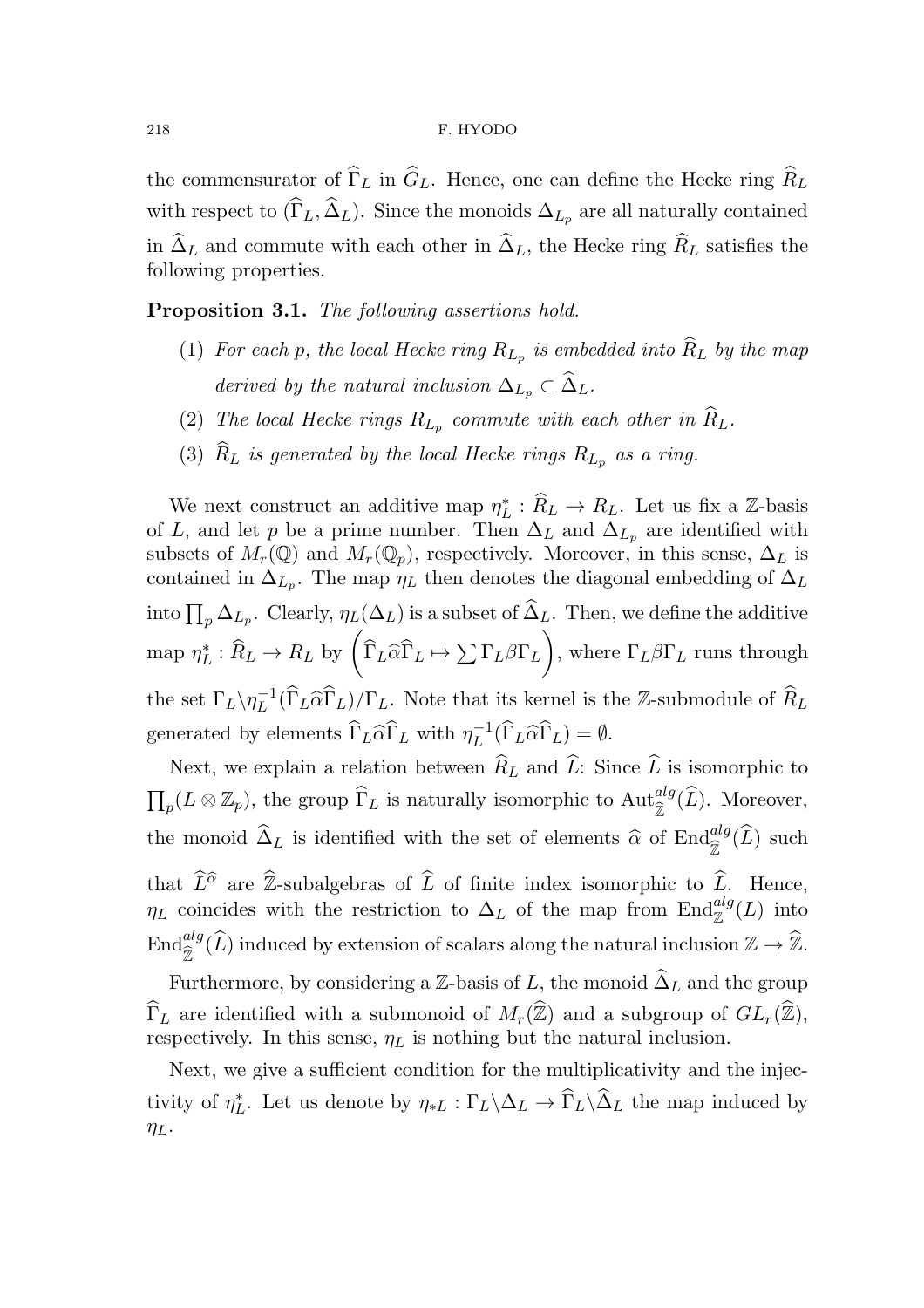**Lemma 3.2.** If the map  $\eta_{*L}$  is bijective, then  $\eta_L^*$  $_L^*$  is multiplicative and injective.

Proof. The injectivity is clear. We then show the multiplicativity. Let  $\widehat{\Gamma}_L\widehat{\alpha}\widehat{\Gamma}_L$  and  $\widehat{\Gamma}_L\widehat{\beta}\widehat{\Gamma}_L$  be elements of  $\widehat{R}_L.$  Put

$$
\widehat{\mathcal{X}}_{\widehat{\xi}} = \left\{ \widehat{\Gamma}_L \widehat{\gamma} \in \widehat{\Gamma}_L \backslash \widehat{\Gamma}_L \widehat{\beta} \widehat{\Gamma}_L \mid \widehat{\xi} \widehat{\gamma}^{-1} \in \widehat{\Gamma}_L \widehat{\alpha} \widehat{\Gamma}_L \right\} \text{ for each } \widehat{\xi} \in \widehat{\Delta}_L,
$$
\n
$$
\mathcal{X}_{\xi} = \left\{ \Gamma_L \gamma \in \Gamma_L \backslash \eta_L^{-1} (\widehat{\Gamma}_L \widehat{\beta} \widehat{\Gamma}_L) \mid \xi \gamma^{-1} \in \eta_L^{-1} (\widehat{\Gamma}_L \widehat{\alpha} \widehat{\Gamma}_L) \right\} \text{ for each } \xi \in \Delta_L.
$$

By [5, Propositon 2.4], the product  $(\widehat{\Gamma}_L \widehat{\alpha} \widehat{\Gamma}_L) \cdot (\widehat{\Gamma}_L \widehat{\beta} \widehat{\Gamma}_L)$  equals

$$
\sum_{\widehat{\Gamma}_L\widehat{\xi}\widehat{\Gamma}_L\in \widehat{\Gamma}_L\backslash\widehat{\Delta}_L/\widehat{\Gamma}_L}\left|\widehat{\mathcal{X}}_{\widehat{\xi}}\right|\widehat{\Gamma}_L\widehat{\xi}\widehat{\Gamma}_L.
$$

Note that  $|\hat{\mathcal{X}}_{\hat{\xi}}| = |\hat{\mathcal{X}}_{\hat{\xi'}}|$  if  $\widehat{\Gamma}_L \widehat{\xi} \widehat{\Gamma}_L = \widehat{\Gamma}_L \widehat{\xi'} \widehat{\Gamma}_L$ , then its image under  $\eta_L^*$  $_L^*$  is equal to

$$
\sum_{\Gamma_L \xi \Gamma_L \in \Gamma_L \backslash \Delta_L / \Gamma_L} \left| \widehat{\mathcal{X}}_{\eta_L(\xi)} \right| \Gamma_L \xi \Gamma_L.
$$

On the other hand, the product  $\eta_I^*$  ${}_{L}^{*}(\widehat{\Gamma}_{L}\widehat{\alpha}\widehat{\Gamma}_{L})\cdot\eta_{L}^{*}$  $L^*(\Gamma_L \beta \Gamma_L)$  is equal to

$$
\sum_{\Gamma_L\xi\Gamma_L\in\Gamma_L\backslash\Delta_L/\Gamma_L}|\mathcal{X}_\xi|\,\Gamma_L\xi\Gamma_L.
$$

By assumption,  $\mathcal{X}_{\xi}$  and  $\mathcal{X}_{\eta_L(\xi)}$  have the same cardinality for each  $\xi \in \Delta_L$ , which completes the proof.

For instance, we prove the bijectivity of  $\eta_{*L}$  in the case where L is the ring  $\mathbb{Z}^r$  of the direct sum of *r*-copies of  $\mathbb{Z}$ .

Lemma 3.3. The map  $\eta_{*Z^r}$  is bijective.

*Proof.* Let  $\mathcal{M}_r$  (resp.  $\widehat{\mathcal{M}}_r$ ) be the set of  $\mathbb{Z}$  (resp.  $\widehat{\mathbb{Z}}$ ) submodules of  $\mathbb{Z}^r$  $(resp. \ \hat{\mathbb{Z}}^r)$  of finite index. Then, they are naturally identified with  $\Gamma_{\mathbb{Z}^r} \backslash \Delta_{\mathbb{Z}^r}$ and  $\widehat{\Gamma}_{\mathbb{Z}^r} \backslash \widehat{\Delta}_{\mathbb{Z}^r}$ , respectively. Moreover, the map  $\eta_{*}\mathbb{Z}^r$  is nothing but the map  $\mathcal{M}_r \to \widehat{\mathcal{M}}_r$  being  $(M \mapsto M \otimes \widehat{\mathbb{Z}})$ , whose inverse map is given by  $(\widehat{M} \mapsto$  $\widehat{M} \cap \mathbb{Z}^r$ ). This completes the proof.

Let  $H$  denote the Heisenberg Lie algebra. In the rest of this section, we study the maps  $\eta_*\mathcal{H}$  and  $\eta^*_{\mathcal{H}}$ . To begin with, let us recall some results in [5,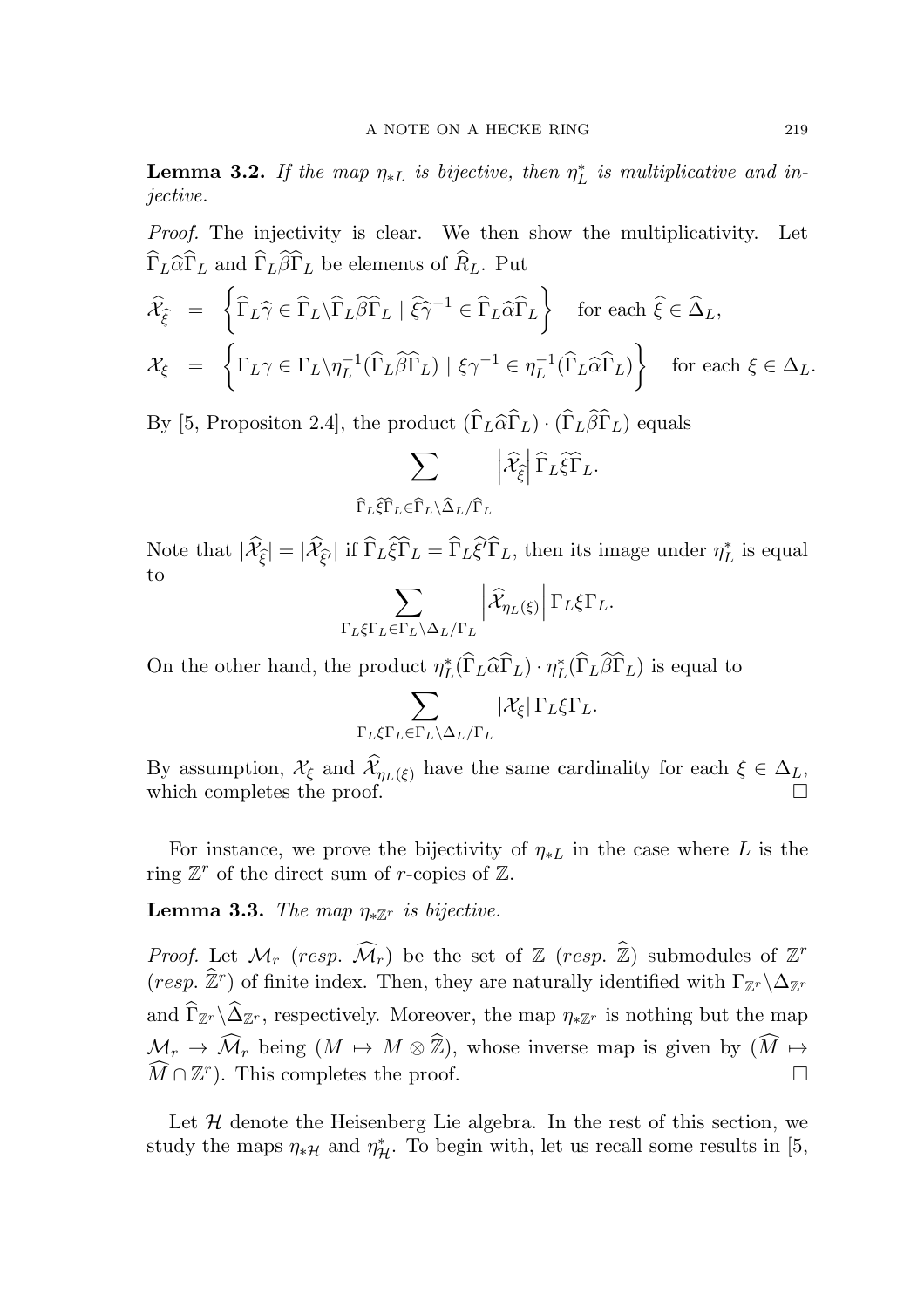#### 220 F. HYODO

Section 3]. Let us regard  $G_{\mathbb{Z}^2}$ ,  $\Delta_{\mathbb{Z}^2}$  and  $\Gamma_{\mathbb{Z}^2}$  as subsets of  $GL_2(\mathbb{Q})$ ,  $M_2(\mathbb{Z})$ and  $GL_2(\mathbb{Z})$ , respectively. Then,  $G_{\mathcal{H}}$  is identified with the following group.

- (1) The underlying set is  $G_{\mathbb{Z}^2} \times \mathbb{Q}^2$ .
- (2) For any two elements  $(A, \mathbf{a})$  and  $(B, \mathbf{b})$  of  $G_{\mathbb{Z}^2} \times \mathbb{Q}^2$ , their product  $(A, \mathbf{a})(B, \mathbf{b})$  is defined to be  $(AB, Ab + |B|\mathbf{a})$ , where **a** and **b** are column vectors, and  $|B|$  is the determinant of B.

Clearly, we have  $\Delta_{\mathcal{H}} = \Delta_{\mathbb{Z}^2} \times \mathbb{Z}^2$  and  $\Gamma_{\mathcal{H}} = \Gamma_{\mathbb{Z}^2} \times \mathbb{Z}^2$ . Furthermore, a similar argument shows that  $\widehat{\Delta}_{\mathcal{H}} = \widehat{\Delta}_{\mathbb{Z}^2} \times \widehat{\mathbb{Z}}^2$  and  $\widehat{\Gamma}_{\mathcal{H}} = \widehat{\Gamma}_{\mathbb{Z}^2} \times \widehat{\mathbb{Z}}^2$ . Certainly,  $\eta_{\mathcal{H}}$  is the canonical inclusion  $\Delta_{\mathbb{Z}^2} \times \mathbb{Z}^2 \subset \widehat{\Delta}_{\mathbb{Z}^2} \times \widehat{\mathbb{Z}}^2$ .

Now, we prove the bijectivity of  $\eta_{*}\mathcal{H}$ .

## Lemma 3.4.  $\eta_{*H}$  is bijective.

*Proof.* Let  $\mathcal{D}$  (resp.  $\widehat{\mathcal{D}}$ ) be a complete system of representatives of  $\Gamma_{\mathbb{Z}^2} \setminus \Delta_{\mathbb{Z}^2}$ (resp.  $\Gamma_{\mathbb{Z}^2} \backslash \Delta_{\mathbb{Z}^2}$ ), and let  $\mathcal{Z}_A$  (resp.  $\mathcal{Z}_A$ ) be a complete system of representatives of  $\mathbb{Z}^2/|A|\mathbb{Z}^2$  (resp.  $\widehat{\mathbb{Z}}^2/|A|\widehat{\mathbb{Z}}^2$ ) for each  $A \in \Delta_{\mathbb{Z}^2}$  (resp.  $A \in \widehat{\Delta}_{\mathbb{Z}^2}$ ). Then, by [5, Lemma 3.2], the sets

$$
\{(A, \mathbf{a}) \mid A \in \mathcal{D}, \ \mathbf{a} \in \mathcal{Z}_A\} \text{ and } \{(A, \mathbf{a}) \mid A \in \mathcal{D}, \ \mathbf{a} \in \mathcal{Z}_A\}
$$

are complete systems of representatives of  $\Gamma_\mathcal{H}\backslash\Delta_\mathcal{H}$  and  $\widehat\Gamma_\mathcal{H}\backslash\widehat\Delta_\mathcal{H}$ , respectively. Lemma 3.3 implies that the natural map from  $\Gamma_{\mathbb{Z}^2} \backslash \Delta_{\mathbb{Z}^2}$  to  $\Gamma_{\mathbb{Z}^2} \backslash \Delta_{\mathbb{Z}^2}$  is bijective, which means that one can choose  $\widehat{\mathcal{D}}$  contained in  $\Delta_{\mathbb{Z}^2}$ . For an element A of  $\Delta_{\mathbb{Z}^2}$ ,  $\mathbb{Z}^2/|A|\mathbb{Z}^2$  is isomorphic to  $\mathbb{Z}^2/|A|\mathbb{Z}^2$ , and thus one can choose  $\widehat{Z}_A$ contained in  $\mathbb{Z}^2$  as well. This completes the proof.

By Lemmas 3.2 and 3.4, we obtain our desired property.

**Proposition 3.5.** The map  $\eta^*_{\mathcal{H}}$  is an injective ring homomorphism.

Therefore, the proposition above and Proposition 3.1 together imply our main theorem:

Theorem 3.6. The following assertions hold.

- (1) For each p, the local Hecke ring  $R_{\mathcal{H}_p}$  is embedded into  $R_{\mathcal{H}}$  by  $\eta_{\mathcal{H}}^*$ .
- (2) The local Hecke rings  $R_{\mathcal{H}_p}$  commute with each other in  $R_{\mathcal{H}}$ .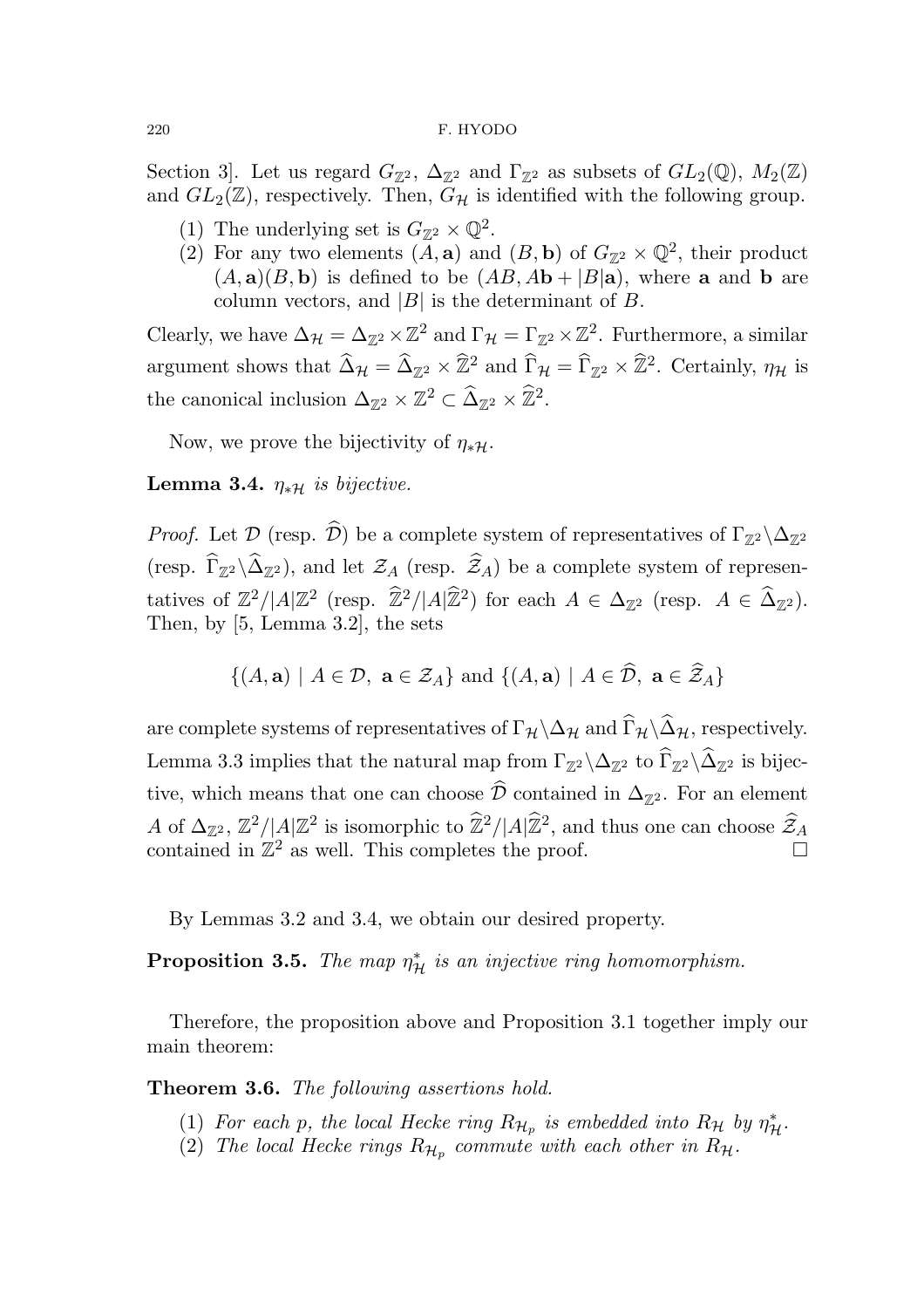### A NOTE ON A HECKE RING 221

#### 4. THE NONSURJECTIVITY OF  $\eta^*_1$  ${\mathcal H}$

In this section, we show the nonsurjectivity of the map  $\eta^*_{\mathcal{H}} : \hat{R}_{\mathcal{H}} \to R_{\mathcal{H}}$ . To prove this, it is obviously sufficient to check that  $\Gamma_H \setminus \eta_{\mathcal{H}}^{-1}(\widehat{\Gamma}_{\mathcal{H}} \widehat{\alpha} \widehat{\Gamma}_{\mathcal{H}})/\Gamma_{\mathcal{H}}$ consists of more than one elements for some  $\hat{\alpha} \in \hat{\Delta}_{\mathcal{H}}$ . Our aim of this section is to show the following theorem.

**Theorem 4.1.** For each prime number p, there exists an element  $\hat{\alpha}$  of  $\Delta_{\mathcal{H}_p}$ such that  $\Gamma_{\mathcal{H}} \setminus \eta_{\mathcal{H}}^{-1}(\widehat{\Gamma}_{\mathcal{H}} \widehat{\alpha} \widehat{\Gamma}_{\mathcal{H}})/\Gamma_{\mathcal{H}}$  consists of more than one elements.

Let us fix a prime number p and an element  $\widehat{\alpha}$  of  $\Delta_{\mathcal{H}_p}$ . Since  $\widehat{\alpha} \in \Delta_{\mathcal{H}_p}$ , we have

$$
\widehat{\Gamma}_{\mathcal{H}}\widehat{\alpha}\widehat{\Gamma}_{\mathcal{H}}=\Gamma_{\mathcal{H}_p}\widehat{\alpha}\Gamma_{\mathcal{H}_p}\times\prod_{q\neq p}\Gamma_{\mathcal{H}_q}.
$$

Hence, it follows from [5, Proposition 5.1] that, to study the set  $\Gamma_{\mathcal{H}} \setminus \eta_{\mathcal{H}}^{-1}(\widehat{\Gamma}_{\mathcal{H}} \widehat{\alpha} \widehat{\Gamma}_{\mathcal{H}})/\Gamma_{\mathcal{H}}$ , it is sufficient to consider the case where

$$
\widehat{\alpha} = \left(\text{diag}[p^l, p^{l+k}], \begin{pmatrix} p^j \\ p^{i+j} \end{pmatrix} \right) \text{ with } 0 \le j \le l \text{ and } 0 \le i \le k.
$$

Then, we put

$$
A = \text{diag}[p^l, p^{l+k}], \quad \mathbf{a} = \begin{pmatrix} p^j \\ p^{i+j} \end{pmatrix}.
$$

Denote by  $\Gamma_0(p^k)$  be the subgroup of  $\Gamma_{\mathbb{Z}_p^2}$  consisting of the elements whose  $(2, 1)$  entries are divided by  $p^k$ , and let  $A\mathbb{Z}^2$  be the subgroup of  $\mathbb{Z}^2$  consisting of the products of the matrix A and column vectors with two entries of integers. We first prove the following lemma.

Lemma 4.2. The following assertions hold.

- (1) For each element  $(B, \mathbf{b})$  of  $\eta_{\mathcal{H}}^{-1}(\widehat{\Gamma}_{\mathcal{H}} \widehat{\alpha} \widehat{\Gamma}_{\mathcal{H}})$ , we have  $B \in \Gamma_{\mathbb{Z}^2} A \Gamma_{\mathbb{Z}^2}$ .
- (2) For each element **b** of  $\mathbb{Z}^2$ ,  $(A, \mathbf{b}) \in \eta_{\mathcal{H}}^{-1}(\widehat{\Gamma}_{\mathcal{H}} \widehat{\alpha} \widehat{\Gamma}_{\mathcal{H}})$  if and only if  $\mathbf{b} \equiv$  $X$ **a** mod  $A\mathbb{Z}_p^2$  for some  $X \in \Gamma_0(p^k)$ .
- (3) For any two elements **b** and **c** of  $\mathbb{Z}^2$ ,  $\Gamma_{\mathcal{H}}(A, \mathbf{b})\Gamma_{\mathcal{H}} = \Gamma_{\mathcal{H}}(A, \mathbf{c})\Gamma_{\mathcal{H}}$  if and only if  $\mathbf{b} \equiv X\mathbf{c} \mod A\mathbb{Z}^2$  for some  $X \in \Gamma_0(p^k) \cap \Gamma_{\mathbb{Z}^2}$ .

*Proof.* For each prime number q, let us regard  $\Delta_{\mathcal{H}_q}$  as a subset of  $\widehat{\Delta}_{\mathbb{Z}^2} \times \widehat{\mathbb{Z}}^2$ . Then, we have

$$
\eta_{\mathcal{H}}^{-1}(\widehat{\Gamma}_{\mathcal{H}}\widehat{\alpha}\widehat{\Gamma}_{\mathcal{H}})=\Gamma_{\mathcal{H}_p}\widehat{\alpha}\Gamma_{\mathcal{H}_p}\cap\left(\cap_{q\neq p}\Gamma_{\mathcal{H}_q}\right).
$$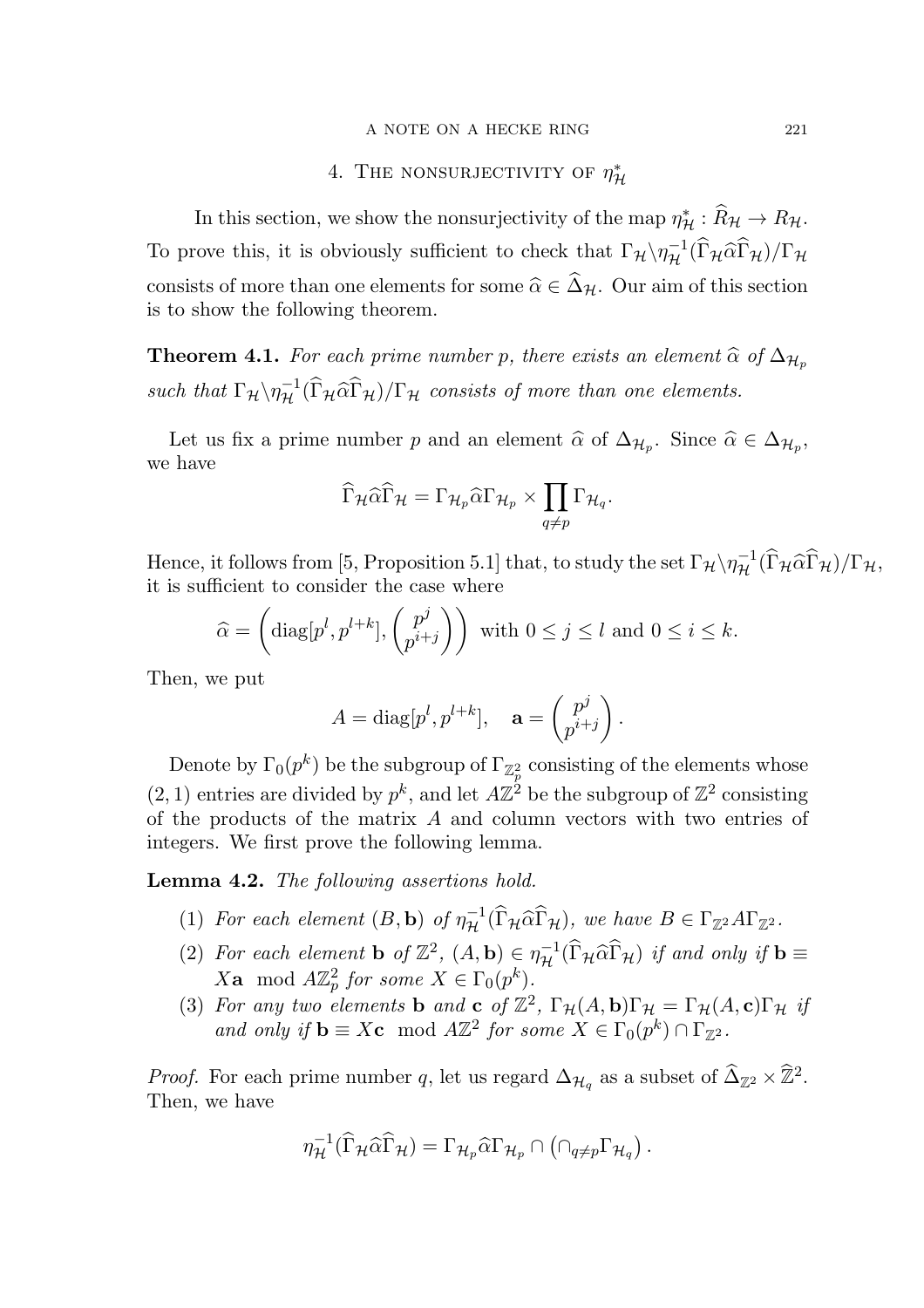By [5, Proposition 3.3], we obtain

$$
B\in \Gamma_{\mathbb{Z}_p^2}A\Gamma_{\mathbb{Z}_p^2}\cap \left(\cap_{q\neq p}\Gamma_{\mathbb{Z}_q^2}\right).
$$

On the other hand, there exist positive integers  $x$  and  $y$  such that  $x$  divides y and diag[x, y] is contained in  $\Gamma_{\mathbb{Z}^2} B \Gamma_{\mathbb{Z}^2}$ . Since  $\text{diag}[x, y] \in \cap_{q \neq p} \Gamma_{\mathcal{H}_q}$ , it follows that x and y are powers of p. As  $\text{diag}[x, y] \in \Gamma_{\mathbb{Z}_p^2} A \Gamma_{\mathbb{Z}_p^2}$ , we have  $diag[x, y] = A$ , which completes the proof of the first assertion.

The second and the third assertions are a straightforward consequence of  $[5,$  Proposition 3.3].

Note that  $\mathbb{Z}^2/ A \mathbb{Z}^2$  is isomorphic to  $\mathbb{Z}_p^2/ A \mathbb{Z}_p^2$ . Since  $\Gamma_0(p^k)$  and  $\Gamma_0(p^k) \cap \Gamma_{\mathbb{Z}^2}$ act on  $\mathbb{Z}^2/4\mathbb{Z}^2$  in a natural way, the lemma above implies the following equality.

Corollary 4.3. The following equality holds.

$$
\left|\Gamma_\mathcal{H}\backslash\eta_\mathcal{H}^{-1}(\widehat{\Gamma}_\mathcal{H}\widehat{\alpha}\widehat{\Gamma}_\mathcal{H})/\Gamma_\mathcal{H}\right|=\left|\Gamma_0(p^k)\cap\Gamma_{\mathbb{Z}^2}\backslash\ \Gamma_0(p^k)(\textbf{a} \mod A\mathbb{Z}^2)\right|,
$$

where  $\Gamma_0(p^k)(\mathbf{a} \mod A\mathbb{Z}^2)$  is the  $\Gamma_0(p^k)$  orbit of  $(\mathbf{a} \mod A\mathbb{Z}^2)$  in  $\mathbb{Z}^2/A\mathbb{Z}^2$ .

Next, we compute the right-hand side of the equality above. Let us denote by  $\Gamma(p^l, p^{l+k})$  the set

$$
\left\{{\rm diag}[1,1]+{\rm diag}[p^l,p^{l+k}]M_2(\mathbb{Z}_p)\right\}\cap\Gamma_{\mathbb{Z}_p^2},
$$

then we see easily that  $\Gamma(p^l, p^{l+k})$  coincides with the set of elements fixing every element of  $\mathbb{Z}^2/A\mathbb{Z}^2$ . Especially, it is a normal subgroup of  $\Gamma_0(p^k)$ . The quotient group  $\Gamma_0(p^k)/\Gamma(p^l,p^{l+k})$  is written by  $G_{l,k}$ . Note that it also acts on  $\mathbb{Z}^2/A\mathbb{Z}^2$ . Let us put  $U_0 = \mathbb{Z}_p^*$  and  $U_i = 1 + p^i \mathbb{Z}_p$  for each  $i > 0$ . Since  $\det(\Gamma(p^l, p^{l+k})) = U_l$ , the determinant map induces the homomorphism  $\det_{l,k}: G_{l,k} \to U_0/U_l$ . Put  $G_{l,k}^1 = \ker \det_{l,k}$  and  $G_{l,k}^{\pm} = \det_{l,k}^{-1} {\{\pm 1\}}$ . We prove the following key proposition.

**Proposition 4.4.** The canonical homomorphisms  $\Gamma_0(p^k) \cap \Gamma_{\mathbb{Z}^2} \to G_{l,k}^{\pm}$  and  $\Gamma_0(p^k) \cap SL_2(\mathbb{Z}) \rightarrow G^1_{l,k}$  are surjective.

To prove this, we prepare some lemmas.

**Lemma 4.5.** Let c, d and n be integers with  $c \neq 0$  and  $(d, n) = 1$ . Then, there exists an integer x such that  $(c, d + nx) = 1$ .

*Proof.* Since  $c \neq 0$ , the set S of prime numbers which divide c and not d is a finite set. Let x be the product of all elements of  $S$ , then x has our desired property.  $\Box$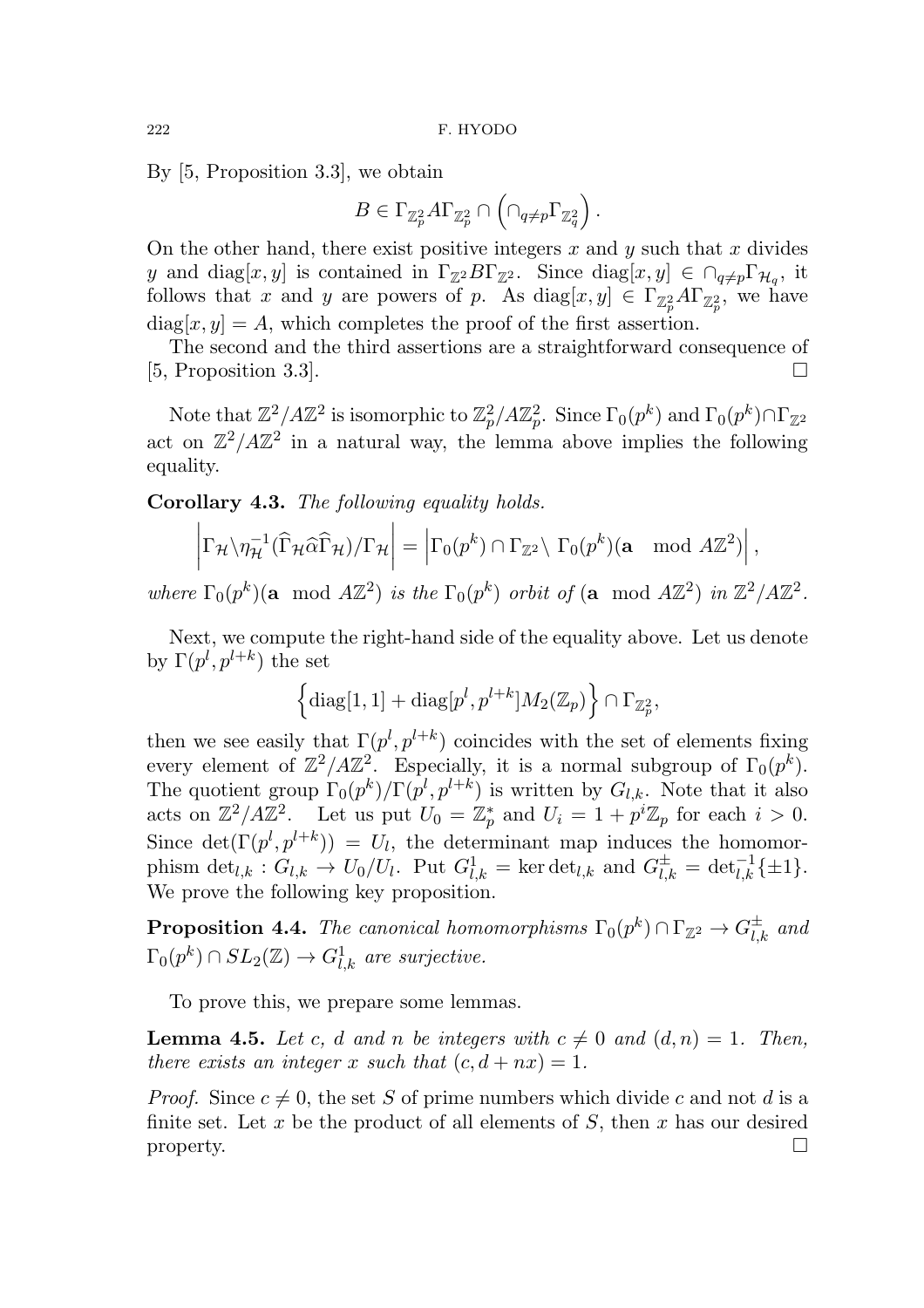The following lemma slightly refines the well known fact that  $SL_2(\mathbb{Z}) \rightarrow$  $SL_2(\mathbb{Z}/n\mathbb{Z})$  is surjective for each positive integer n.

**Lemma 4.6.** Let n be a positive integer, and let  $\begin{pmatrix} a & b \\ c & d \end{pmatrix}$  be an element of  $M_2(\mathbb{Z})$  whose determinant is congruent to 1 modulo n. If  $c \neq 0$  and  $(d, n) = 1$ , then there exist integers a', b' and d' satisfying that they are respectively congruent to a, b and d modulo n, and that  $\begin{pmatrix} a' & b' \\ a & d \end{pmatrix}$  $c$  d'  $\overline{ }$ is an element of  $SL_2(\mathbb{Z})$ .

*Proof.* By the previous lemma, we choose  $x \in \mathbb{Z}$  such that  $(c, nx + d) = 1$ , and then choose y,  $z \in \mathbb{Z}$  satisfying  $cy + (nx + d)z = 1$ . By assumption, there exists an integer  $r$  such that

$$
\det\begin{pmatrix} a & b \\ c & nx + d \end{pmatrix} = 1 - nr.
$$

Thus  $a' = a + nrz$ ,  $b' = b - nry$  and  $d' = d + nx$  have the desired property.  $\Box$ 

Now we give a proof of Proposition 4.4.

*Proof of Proposition 4.4.* For any two elements X and Y of  $\Gamma_0(p^k)$ ,  $X^{-1}Y$ belongs to  $\Gamma(p^l, p^{l+k})$  if and only if  $X-Y$  is an element of  $\text{diag}[p^l, p^{l+k}]M_2(\mathbb{Z}_p).$ Hence, we may take a complete system of representatives of  $G_{l,k}$  contained in  $M_2(\mathbb{Z})$ . Thus, the surjectivity of  $\Gamma_0(p^k) \cap SL_2(\mathbb{Z}) \to G^1_{l,k}$  is an easy consequence of the lemma above. Since the matrix diag $[1, -1]$  is contained in  $\Gamma_0(p^k) \cap \Gamma_{\mathbb{Z}^2} \text{ and its determinant equals } -1, \text{ the natural map } \Gamma_0(p^k) \cap \Gamma_{\mathbb{Z}^2} \to$  $G_{l,k}^{\pm}$  is surjective as well, which completes the proof.

By Corollary 4.3 and Proposition 4.4, we therefore have

$$
\left|\Gamma_\mathcal{H}\backslash\eta_\mathcal{H}^{-1}(\widehat{\Gamma}_\mathcal{H}\widehat{\alpha}\widehat{\Gamma}_\mathcal{H})/\Gamma_\mathcal{H}\right|=\left|G_{l,k}^\pm\backslash G_{l,k}(\mathbf{a} \mod A\mathbb{Z}^2)\right|.
$$

Let us denote by  $S_{\mathbf{a}}$  the stabilizer subgroup of  $(\mathbf{a} \mod A\mathbb{Z}^2)$  in  $G_{l,k}$ . Since  $\det_{l,k}$  induces the isomorphism  $G_{l,k}/G_{l,k}^1 \to U_0/U_l$ , the right-hand side of the equality above equals  $|U_0/\pm \det_{l,k}(S_{\bf a})|$ . Hence we are reduced to calculating  $\det_{l,k}(S_{\mathbf{a}}).$ 

**Proposition 4.7.** Put  $n = min(i, k - i, l - j)$ . Then we have  $\det_{l,k}(S_{\mathbf{a}})$  $U_n/U_l$  .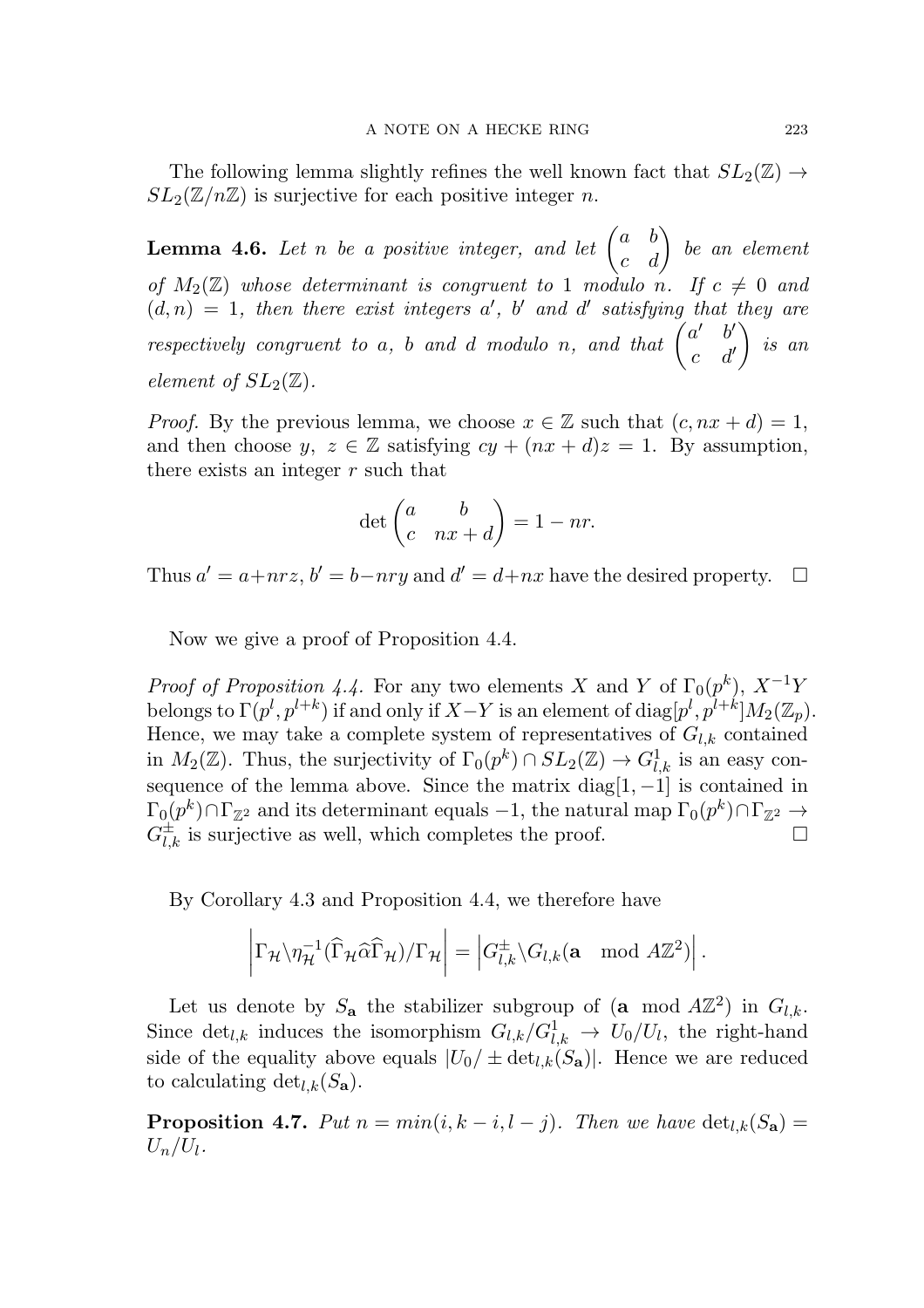#### 224 F. HYODO

*Proof.* Let  $\begin{pmatrix} a & b \\ -k & d \end{pmatrix}$  $\begin{pmatrix} a & b \\ p^k c & d \end{pmatrix}$  be an element of  $\Gamma_0(p^k)$ . Then it belongs to the stabilizer subgroup  $\tilde{S}_a$  of (a mod  $A\mathbb{Z}^2$ ) in  $\Gamma_0(p^k)$  if and only if there exist elements x, y of  $\mathbb{Z}_p$  such that  $a = 1 - bp^i + p^{l-j}x$  and  $d = 1 - p^{k-i}c + p^{l-j+k-i}y$ . By a direct computation, we complete the proof.  $\Box$ 

Our aim of this section is settled by the following corollary.

Corollary 4.8. The following equality holds.

$$
\left|\Gamma_{\mathcal{H}}\backslash\eta_{\mathcal{H}}^{-1}(\widehat{\Gamma}_{\mathcal{H}}\widehat{\alpha}\widehat{\Gamma}_{\mathcal{H}})/\Gamma_{\mathcal{H}}\right|=[U_0:\pm U_n].
$$

Especially, we have

$$
\left|\Gamma_{\mathcal{H}}\backslash\eta_{\mathcal{H}}^{-1}(\widehat{\Gamma}_{\mathcal{H}}\widehat{\alpha}\widehat{\Gamma}_{\mathcal{H}})/\Gamma_{\mathcal{H}}\right| = \begin{cases} p(p-1)/2 & \text{if } p \neq 2, l = 2, k = 4, j = 0, i = 2, \\ 2 & \text{if } p = 2, l = 3, k = 6, j = 0, i = 3. \end{cases}
$$

*Proof.* The proof is an immediate consequence of Proposition 4.7.  $\Box$ 

In the conclusion of this paper, we obtain the following theorem.

Theorem 4.9. The following assertions hold.

- (1) For each p, the local Hecke ring  $R_{\mathcal{H}_p}$  is embedded into  $R_{\mathcal{H}}$  by  $\eta_{\mathcal{H}}^*$ .
- (2) The local Hecke rings  $R_{\mathcal{H}_p}$  commute with each other in  $R_{\mathcal{H}}$ .
- (3)  $R_{\mathcal{H}}$  is not generated by the local Hecke rings  $R_{\mathcal{H}_p}$  as a ring.

Proof. Assertions 1 and 2 have been proved in Theorem 3.6. Proposition 3.1 and the nonsurjectivity of  $\eta^*_{\mathcal{H}}$  imply assertion 3.

## **ACKNOWLEDGEMENT**

The author would like to thank Professor Hiroaki Nakamura for his continuous support, many suggestions and warm encouragement over the years. The author also appreciates the unknown referee's valuable and profound comments.

## **REFERENCES**

- [1] A. N. Andrianov, Rationality theorems for Hecke series and zeta functions of the groups  $GL_n$  and  $SP_n$  over local fields, Izv. Math., 3, no. 3 (1969), 439–476.
- [2] J. Dulinski, Jacobi-Hecke algebras and a rationality theorem for a formal Hecke series, Manuscripta Math. , 99, no.2 (1999), 255–285.
- [3] E. Hecke, *Über Modulfunktionen und die Dirichletschen Reihen mit Eulerscher Pro*duktentwicklung, I, II, Math. Ann. , 114, no.1 (1937), 1–28,316–351.
- [4] T. Hina, and T. Sugano, On the local Hecke series of some classical groups over p-adic fields, J. Math. Soc. Japan, 35(1) (1983), 133–152.
- [5] F. Hyodo, A formal power series of a Hecke ring associated with the Heisenberg Lie algebra over  $\mathbb{Z}_p$ , Int. J. Number Theory, 11, no.8 (2015), 2305–2323.